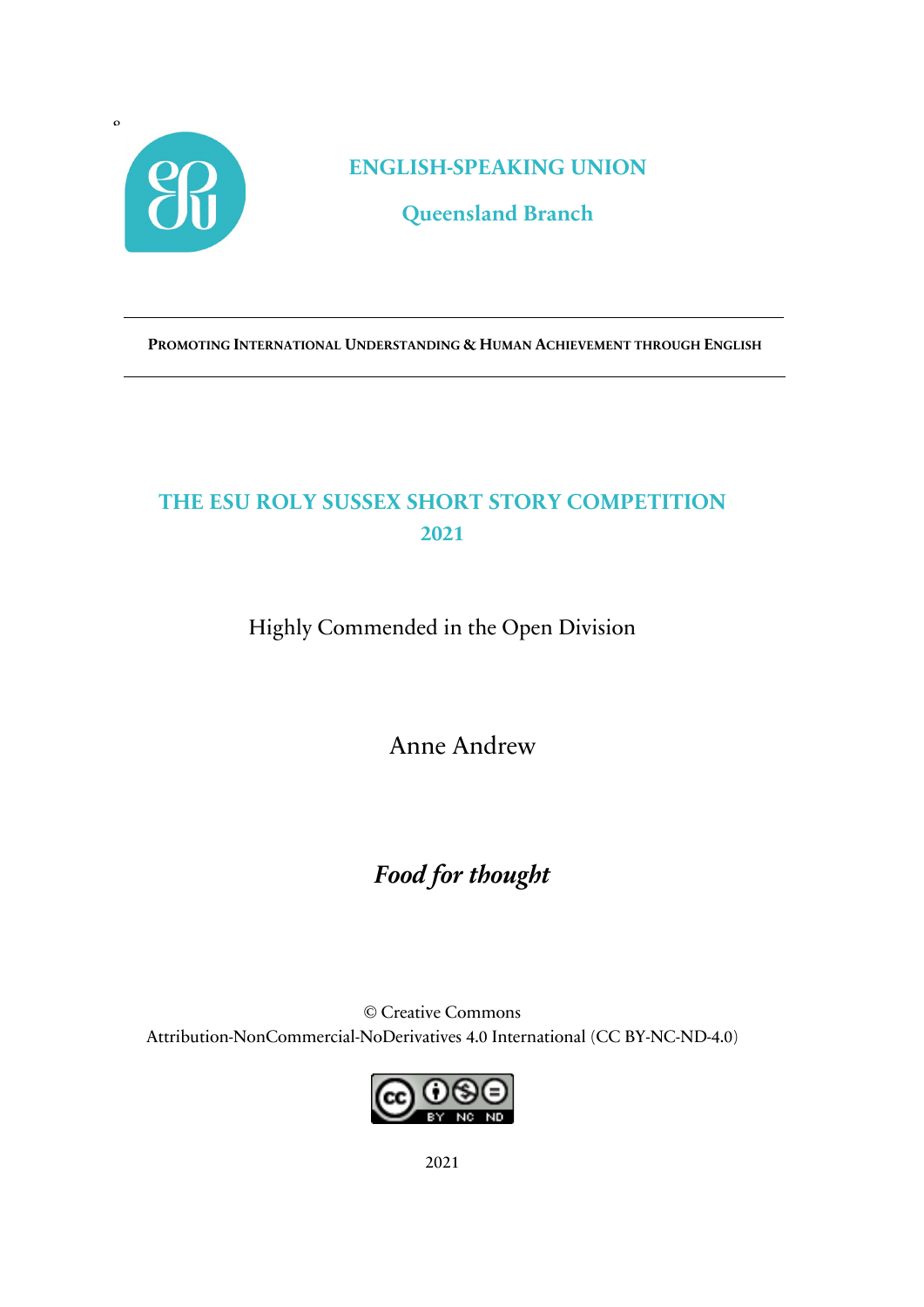### Anne Andrew

### *Food for thought*

*Does it ever stop raining in this God-forsaken place? Irishmen must have webbed feet. Perhaps that's why they don't wear shoes.*

The aftermath of spiteful gales that slammed into the south-western coast of County Donegal proved every bit as damaging as the violent sea. Tensions in the area ran higher than the king tide. Storm clouds of a different kind gathered in the autumn of 1845, because a wrecked Spanish galleon stowed more than illicit brandy and tobacco.

William closed his eyes and breathed deeply on clean, moist air. The worn-out breeze wafted irritating mizzle, belying the weather's ferocity just three days prior. From his favourite viewpoint – the hill behind the Coastguard Station – he could see the hull's skeletal remains. It lay in the bay, torn on the rocks off the tiny fishing village of Portnoo. The gaping hole at the fore suggested the ship had died screaming in agony. Why: painful death; fear of law and retribution; futility of lives lost?

*How did he, how did any of them, think securing plunder while the storm still toyed with the wreckage, like a cat with a mouse, was a sound idea?* 

William thought of Patrick, mercifully the only local casualty, who'd been swept off the foredeck as it shattered. He must've been knocked unconscious for he drowned in shallow water. If only they'd reached him in time, but that dark night did no-one any favours. What a waste, especially as the man was only after food – echoes of the famine still etched in his gaunt face.

#### *Couldn't they have waited 'til the storm subsided?*

William stretched his thick neck from side to side. He felt pain in his tight shoulders, pushed beyond their limits when he'd fought ferocious wind and wild waves to pull Seán, the thatcher, from beneath a fallen boom. The coastguard's stocky body was tested further when he relieved the wreck of umpteen barrels of Spanish brandy – until ones that should have swished rattled instead. Six of the large barrels concealed vengeance: guns. These, and the surviving crew members, were now under tight security at an inn in Ardara – the largest town near Portnoo – awaiting an escort of infantry. Rumours ran rife that ribbonmen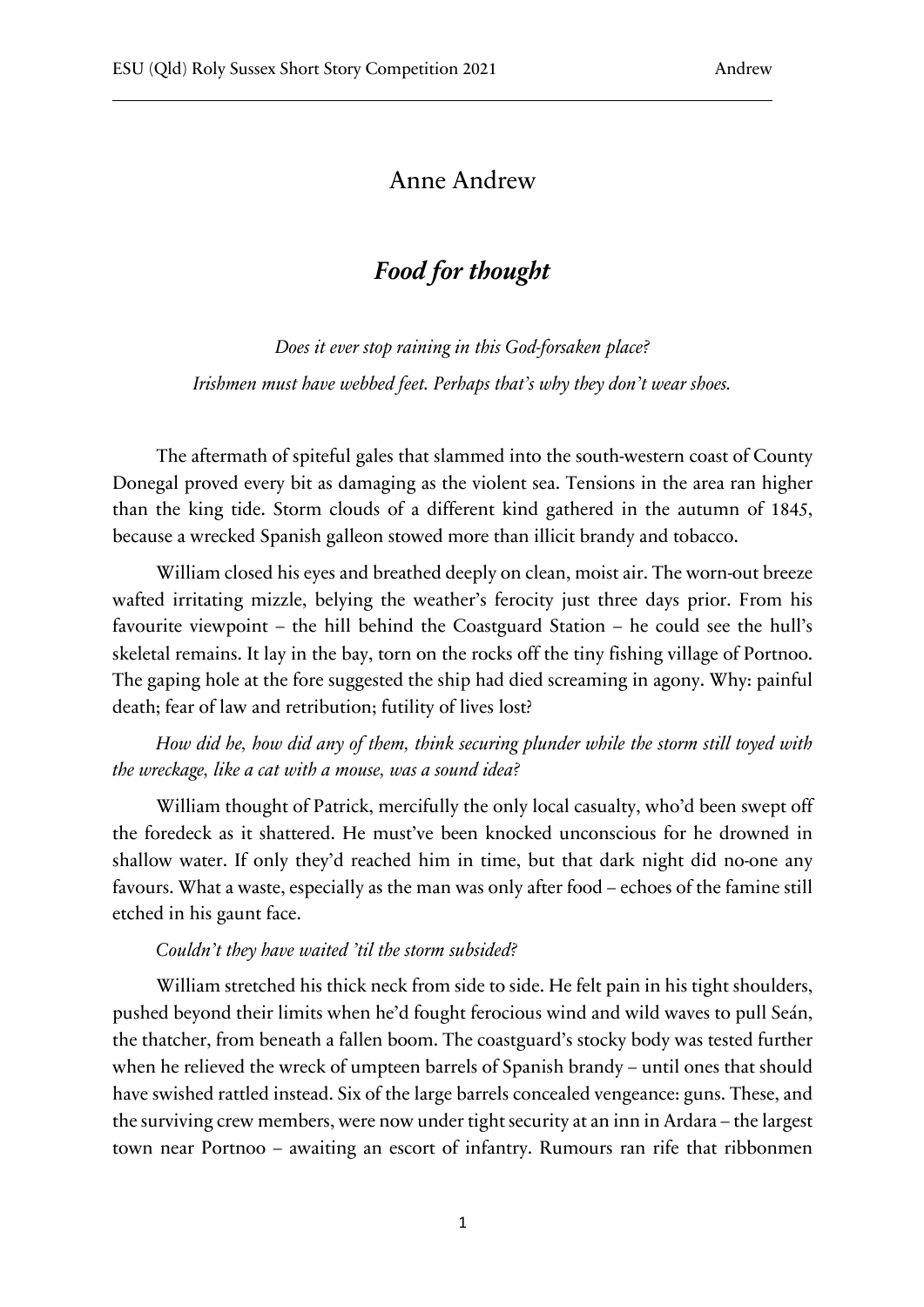would storm the building to reclaim their property. Rumours were common-place nowadays. These were troubled times.

Today was Patrick's wake and, much to William's surprise, he'd been invited. The cottage nestled in the distance: small, white, thatched. He observed mourners arrive by horse and cart, but mostly on foot. William stretched again, winced, and took another deep breath. It was Shanks's pony for him, too. He could delay this challenge no longer. The invitation was instigated by Seán and sanctioned by the Chief Boatman. William had hoped the Chief would refuse, given fraternisation between English coastguards and locals wasn't encouraged. Fighting waves was one thing, but attending his first Catholic wake, knee-deep in Irishmen, quite another. According to his Chief – a frequent flouter of 'them bloody imbecilic rules' – any attempt to live apart in such an isolated area was futile and counter-productive – 'Don't ignore an open door' – so, the invitation was accepted, albeit reluctantly. William picked his way down to the beach. A walk along the sands would calm him and halve the distance covered by the muddy, pot-holed lanes that wound around the hills' natural contours.

The expansive beach that edged Gweebarra Bay bore the scars of the last 72 hours. Flotsam and jetsam of rebellious dreams lay strewn across a beach normally washed clean by the incessant ebb and flow of the Atlantic. William picked his way through remnants of once sturdy decking and adventure-filled sails, most of which was being gathered and repurposed. He watched ripples wash softly over detritus, as if trying to gently revive it with a watery nudge. At least the dead fish, given up by the ocean as a peace offering, were gathered instantly and salted as quickly.

*What beast does this? One day her anger smashes intruders to smithereens; the next, she nuzzles into the aftermath, trying to kiss and make up.* 

Those gathered outside Patrick's cottage fell into stony silence as William approached. What was a uniform doing here? Arriving at the open door, William removed his hat, flattened his unruly hair with a spit-wet hand and ducked beneath the lintel. He'd wiped his booted feet but, noticing the earthen floor, wondered why. It took a few moments to adjust to the dingy interior. Dense tobacco fug and smoke from a badly-ventilated peat fire stung his eyes. His lungs struggled too, and coughed in protest at the thick, pungent air. The amiable hubbub was suffocated by the appearance of the coastguard. William didn't exactly blend in.

'Willem Yong, is that yourself? Please be welcome.'

A man with the reddest hair and beard William had ever seen extracted himself from a huddle by the fire. He was unmistakably Seán, the man he'd rescued. Seán shook William's calloused hand vigorously and, in melodic Gaelic, introduced William as the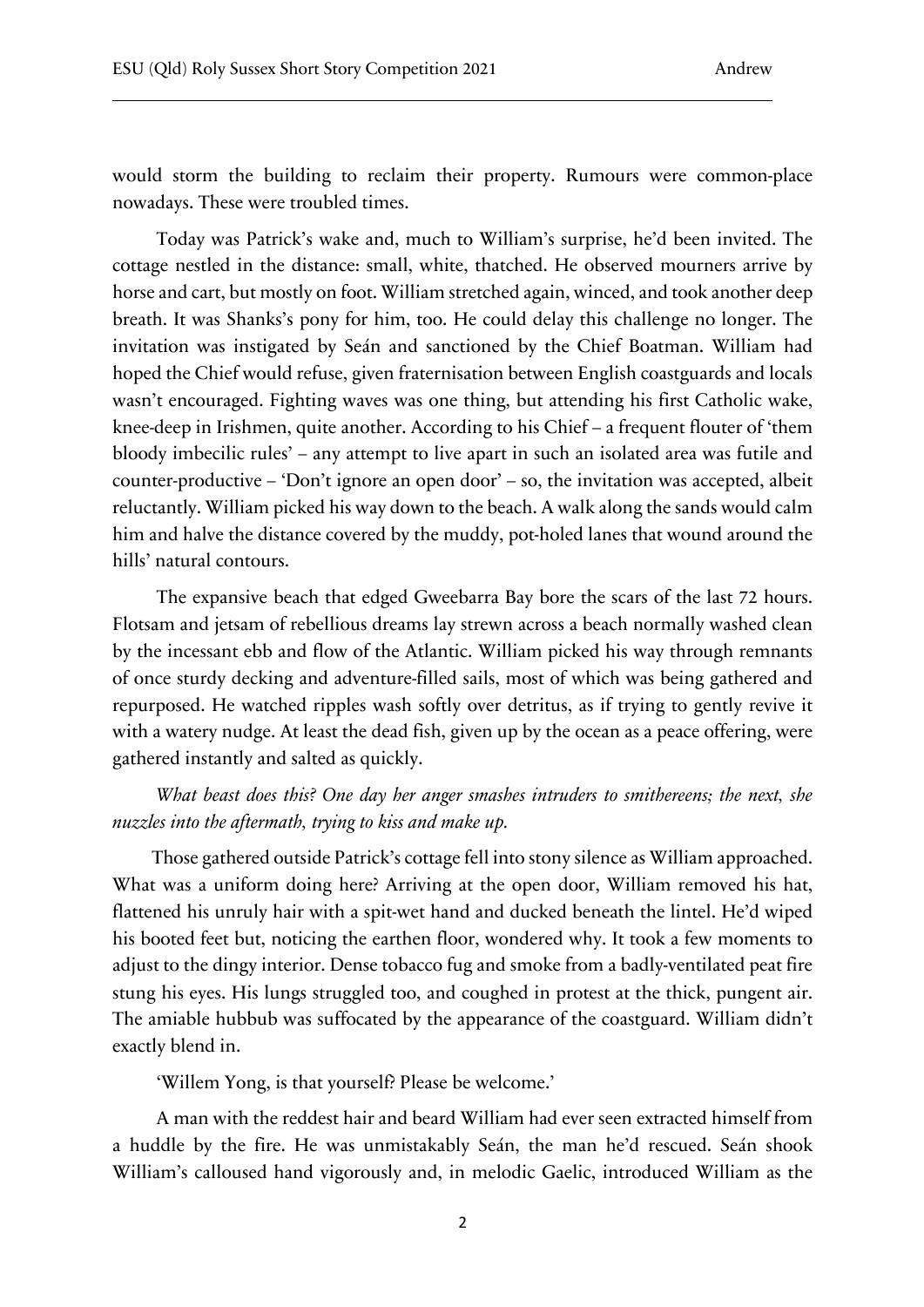man who'd not only saved his life, but spared him the fate awaiting plunderers. Mugs and 'sláinte' were raised to William. The grateful survivor turned to him and continued in faltering English.

'Pip?' A clay pipe was pushed into William's hand. 'Smoke.' Seán mimed puffing on the pipe.

'Thank you.' William was unsure why he'd been given the pipe. A gesture of thanks perhaps; but no, every man present sucked and puffed on similar pipes. A tradition, no doubt.

The level of oiled chatter rose once more. Seán rejoined his huddle, which closed in like a giant clam shell, while William attempted to meld into the shadows and take in his surroundings. Makeshift shelves, made from damp planks, presumably from the wreck, lined the back wall. A raised platform was built into the far corner, next to the fire. The curtains would afford privacy at night but were drawn back for the occasion. Three men sat cross-legged on the platform, deep in discussion. William noticed they hadn't raised their mugs earlier, but instead muttered and shot him withering looks.

The late Patrick O'Shea lay on a table in the centre of the room, as if having a good kip. No coffin. No satin. No decorum. On his chest lay several clay pipes, which were presented to each new arrival. William glanced at his; it brought new meaning to shanties about a dead man's chest.

#### *Yo ho ho? I think not.*

A priest approached William.

'I believe that's yourself, William Young. They tell me you're a hero. God bless you, son. I'm Father Gallagher.'

William shook the new arrival's hand, even though he'd only understood 'William Young'. He recoiled from his alcohol-laden breath as the priest continued to natter away in Gaelic.

'So tell me, William. I haven't seen ye at Mass on the hill. Are ye a good God-fearing Catholic or a shameless heathen protestant usurper?' The priest chuckled at his own ecclesiastic dig.

William guessed the priest had said something amusing, so he smiled and nodded politely.

'What's that? What ye be smiling at yer daft English bugger?'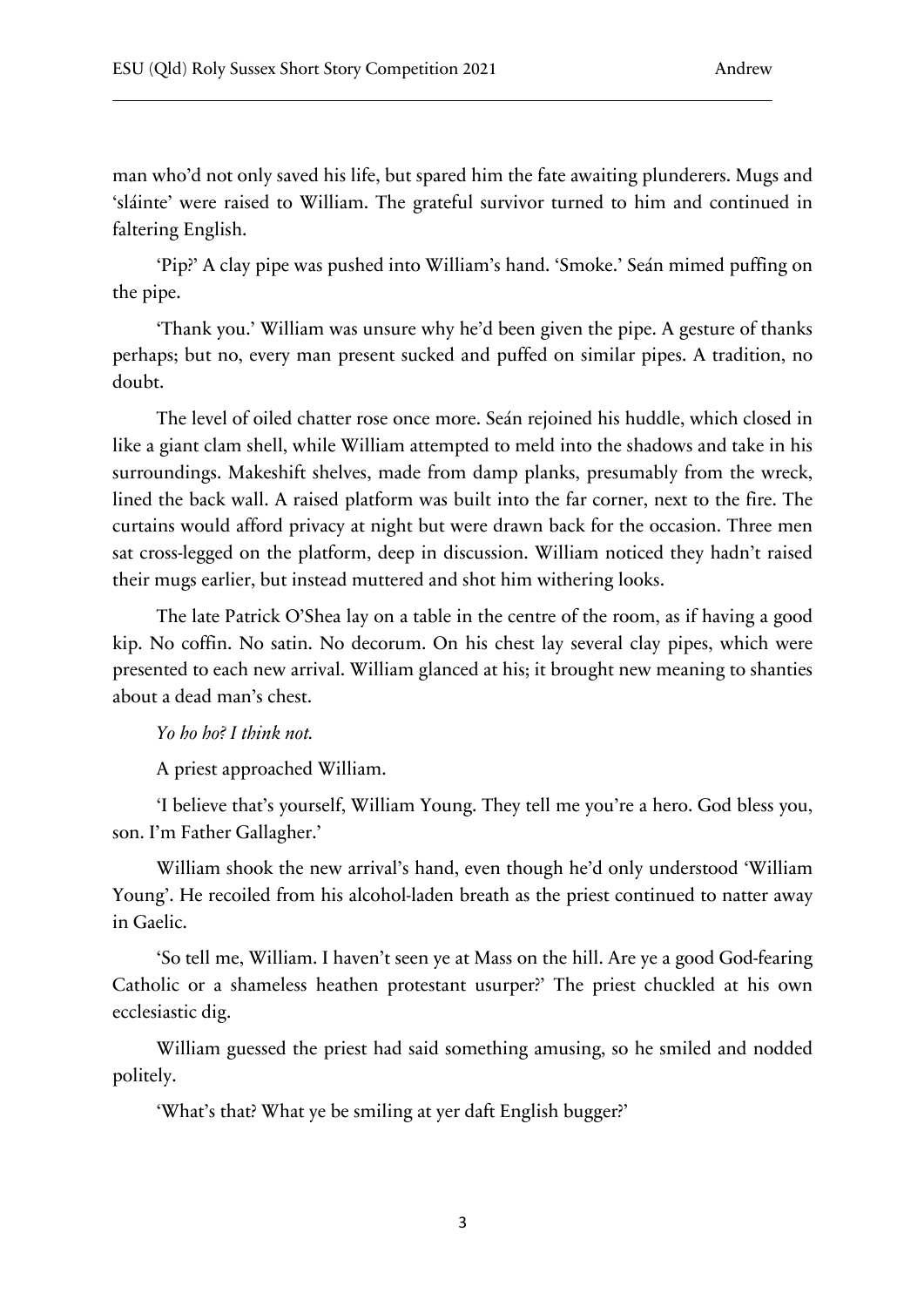The tone continued to sound humorous to William, so he raised his bushy eyebrows, nodded and smiled even more broadly, dimples burrowing surreptitiously beneath his beard.

'Are ye feckin' simple? Ah, surely ye'll be a feckin' Protty pagan heathen bastard. Ye'll burn in eternal hell fire, ye know that, son? Ah go on with ye; póg mo thóin'.

The rich, rounded dialect wafted around William's mind like sea mist – recognisable but impossible to capture. But William had picked up enough Gaelic to know póg mo thóin meant kiss my arse.

'You must be wondering what the hell's going on,' asked a bespectacled man, his clean weilycoat and groomed appearance at odds with his peers. He extended his hand. 'Jacob Murphy's the name. Pleased to make your acquaintance.'

'How do you do? William Young at your service, sir. If I might be permitted to note, you speak very good English.'

'Thank you, Mr Young. And if *I* might be permitted to note, so do you!'

They stared at each other for a moment, calculating each other's measure, then laughed. Jacob's soft hands suggested a desk job; his firm grip – presence and purpose. Strong eye contact revealed confidence and depth, and laughter lines a well-worn sense of humour. William's first impression was warm.

They engaged in inconsequential small-talk, refilled their clay pipes several times, and imbibed more than their fair share of liquor. William knew it was probably illegal poteen but the more he drank, the less he cared. His tongue loosened in equal measure to increasing bravado, as the conversation turned political. Jacob listened respectfully. He interjected occasionally but mostly just nodded and made affirmative 'I'm listening' sounds.

Finally, William's pent-up frustration about the gun-running operation peaked. He vented his alcohol-fuelled thoughts without guard or consideration of social etiquette.

'So, why don't you all just get over it? It was all so long ago. We're talking centuries, for goodness sake.'

This first question in William's diatribe gave Jacob the opportunity to counter the Englishman's statements, having first checked that no-one had overheard what would be considered fighting words. Fortuitously, their declaration had coincided with a man named Padraig attempting a drunken jig before crashing into the fire irons.

'And you, William. Would you "just get over it"? I appreciate it's hard for you to understand our position. You're here at England's behest; she bows the knee to no-one. Yet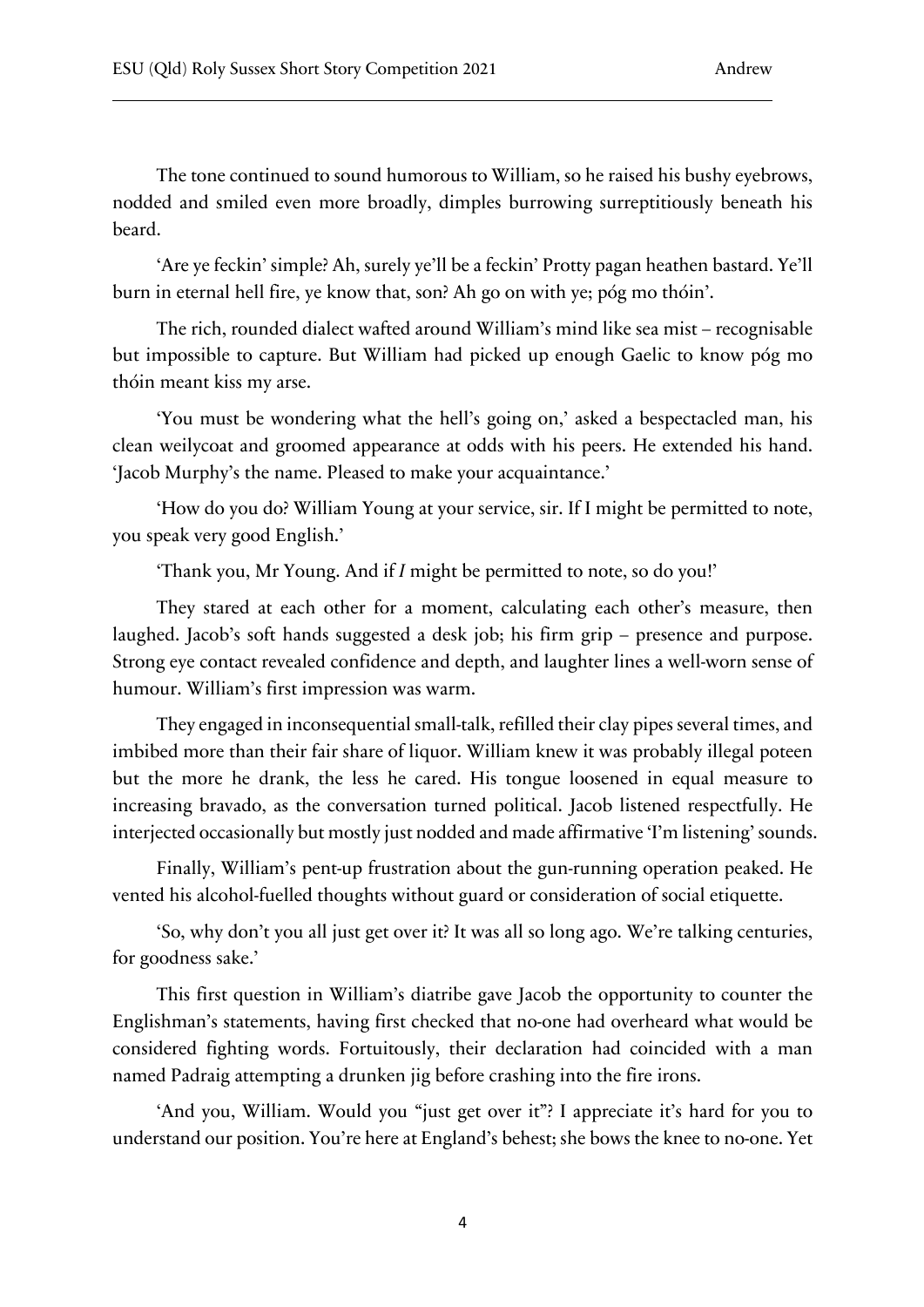we're expected to.' Jacob tamped fresh tobacco into his pipe and offered the pouch to William.

'But how far back d'you go to seek retribution? At some point we all have to deal with the lot we've been given, surely?'

'Jaysus wept; spoken like a true colonialist, William! That's the issue: the English aren't *given* lots; they're the lot givers. It's a very different side of the coin. What'd you have us do? Rub our hands in humble supplication while England basks in the glory of benevolent benefactress? You can't give to someone something that was already theirs, and expect them to be grateful.'

'Surely England's intervention is to Ireland's benefit?'

'Did we ask for it?'

'Perhaps you didn't realise you needed it.' William waved his pipe expansively at Jacob, his words whiskey-thick.

'Can you hear yourself there, William? Listen my new friend, will you indulge me a wee moment?'

William hiccoughed and nodded.

'Imagine France invades and conquers England tomorrow.'

'But we're not talking *invasion* anymore. Didn't your bigwigs accept peace following the marriage of one of our noblemen and what's-her-name – one of yours?'

'True; they did. But it was a no-win situation. Look, suppose the conquering French marry off a high-ranking aristocrat to a royal, to appease the English – then continue to exert authority.'

'It wouldn't happen.'

'Why not?'

'Well, because we wouldn't stand for it.'

'Ah hah! So isn't historical and current unrest just a symptom of us Irish not standing for it?'

William's brain clunked like an automaton as thoughts registered and found purchase among unchallenged assumptions. Seán brought over a fresh flagon. William declined, distracted by the uncomfortable digestion of insight. Jacob filled his mug and swigged deeply, then coughed and spluttered.

'Shite, Seán; that's enough to draw me arse up to me eyeballs! Who distilled this?'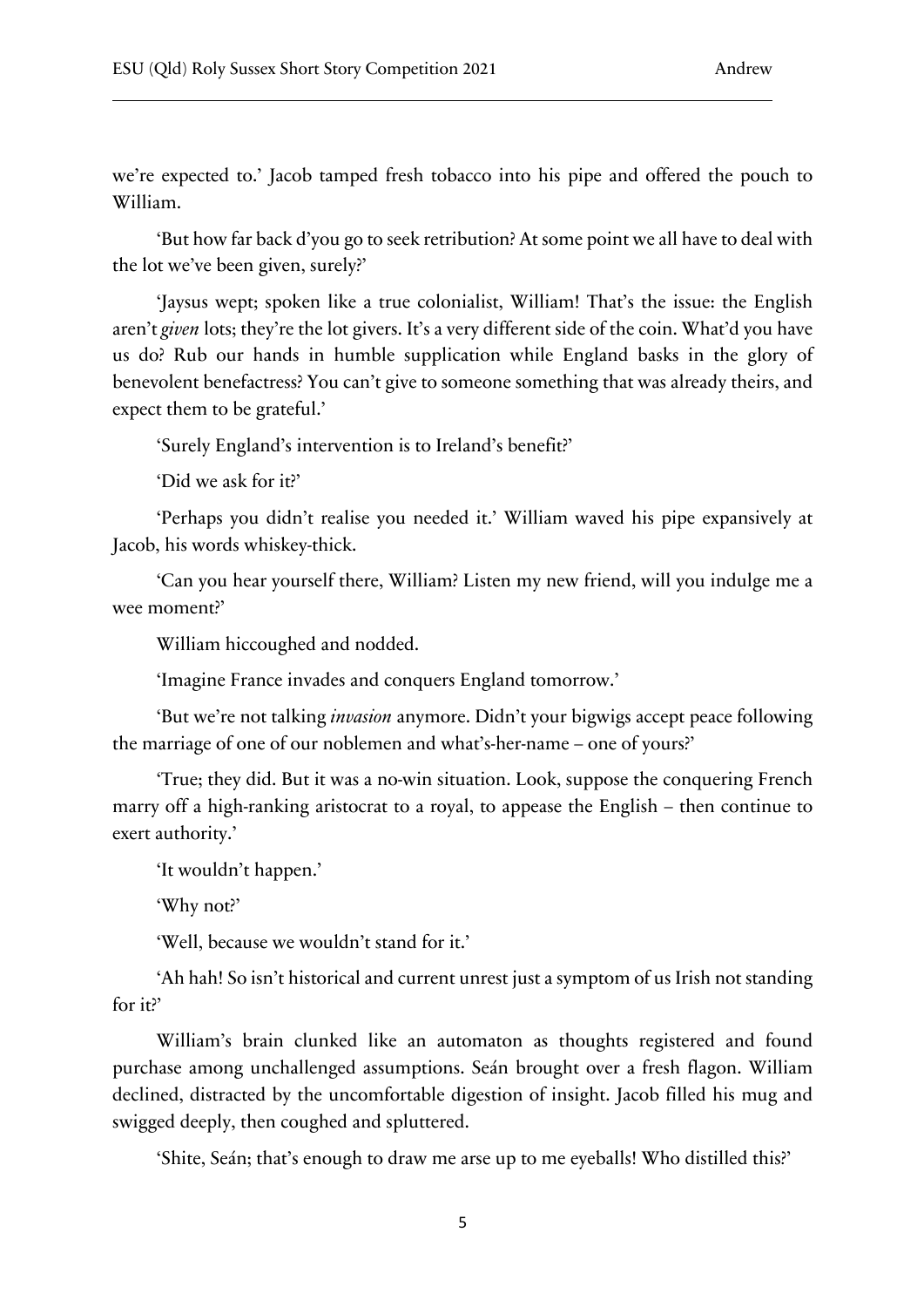'Don't be blaming me, Jacob Murphy. Patrick Seamus brought it along.'

'A man could go blind, don't you know.' Jacob wiped his mouth with the back of his hand.

William didn't understand a word apart from shite. He continued regardless.

'But if the French brought positive advancements, things mightn't be so bad?'

'Perhaps not,' Jacob rasped. He shook his head at the disappearing Seán. 'But how will you feel when your children come home from school and tell you they *have* to study and converse only in French; that they'll be beaten if they speak a word of English?'

William drew on his pipe. He wouldn't like it one bit. No sir, not one little bit.

'It's an interesting debate, is it not?' Jacob clapped William on his shoulder. 'Come now, you're gaining a reputation as a fair man, William.'

'Fair *and* law-abiding,' William emphasised. 'Granted, I stretch the rules every now and then. Just do what's right according to my gut. Don't care what language a man speaks. Right's right and fair's fair.'

'Didn't you take the law into your own hands when you allowed Seán to slip away?'

'That's different. The man was just trying to feed his hungry family.'

'Ah, I see,' said Jacob, with a wry smile. 'William Young, your words are as sturdy as your coastguard's forearms.'

'Jacob, what're you doing, man?' Padraig had recovered from his fall and wandered over.

'He's a feckin' English tyrannical bastard, here to spy on us. Should've slammed the door in his face.'

William took a step back, understanding only the sentiment. Jacob intervened by placing his hand on the latter's chest.

'Padraig, sit down you drunk old sod, before you say something we all regret. William's a good one. Saved Seán's life. *And* his likely transportation, if not execution!'

'Ah, feck. Youse probably a traitor too, Jacob. Youse all feckin' traitors.' Padraig waved his arms liberally. 'Youse all feckin' Pommy sympathisers.'

The crowd cheered and raised their mugs.

'Don't ye be listening to him now,' called a fishermen, one who'd done nothing more in the past than nod curtly at William.

*Well, blow me if the old bugger don't speak English after all*.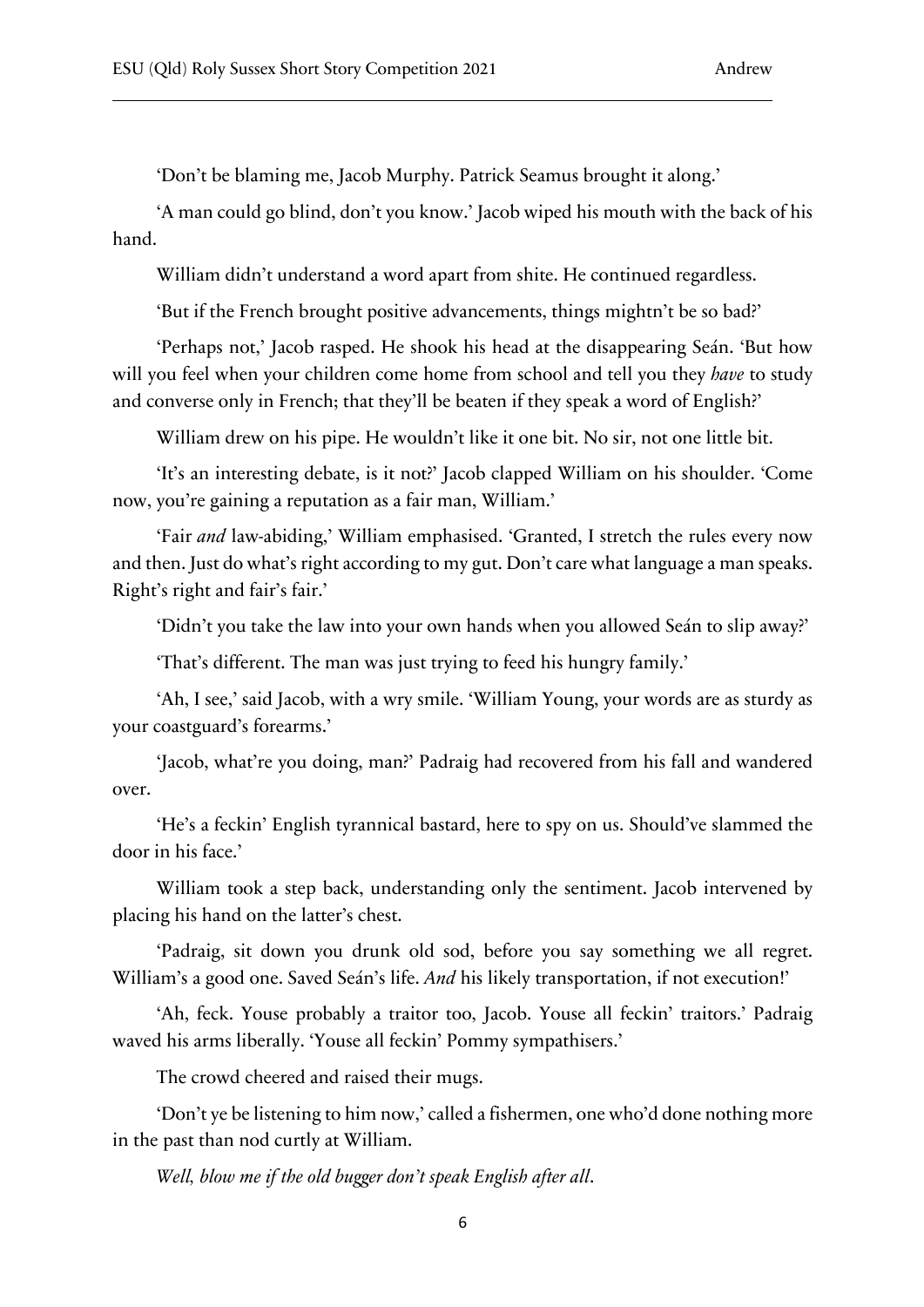'Don't speak their feckin' tongue!' Padraig's voice rose higher with each affront. Spittle flecked his lips. 'I'll kill the feckin' lot of youse.'

'Ah, pull the shillelagh out yer arse there, will you Padraig?' someone yelled.

'Won't neither. They killed my mother. The feckers killed my sweet old ma, God rest her soul.'

'Sweet?' someone else called across the good-natured laughter. 'She could arm-wrestle a sailor and drink any man under the table. It was the poteen that did for her.'

'No, it was the English. I swear it was the English.' Padraig started to cry. He slumped against the white-washed wall, slid down and passed out.

Father Gallagher stepped into the limelight, even though he could barely stand. He held onto the table and admonished those present to pray. William was surprised at the command the priest held, as the room quietened and heads bowed.

'Lord God Creator, our Father, and Father of all mankind. And Father of the one true faith and the one true Ireland. We commence to you, *commit* to you our dear brother Patrick, named after your own true servant who rid this glorious green land of ours of the snakes that would kill us in our beds.' He paused to squint at William through a half-open eye. 'Strengthen us in our time of trial that we may fright, *fight* the good fright – ah feck, fight – with your might and whatever or whoever else you might send to help us, storms permitting. Drive the devils once more from our midst. Rip out their fangs and neutralise their venom. And *crush* their heads,' he prayed, as he slammed his fist on the table. He promptly lost balance, slipped sideways and fell over.

'Come along, Father. Let's be getting you home.' Two men helped the inebriated priest to his feet and navigated him towards the door.

William sensed a distinct shift in atmosphere, like opening the front door on a snowy winter's night. He was about to execute a decorous exit when the most beautiful yet mournful sound rooted him to the spot. The source was a fiddle, soon to be joined by a tin whistle, and then a voice so haunting William felt a mouse run over his grave. The words clearly moved those present. He assumed it was a tribute to the deceased; an acknowledgement of loss. But the deepening chill hinted otherwise. Loss – yes, but not of Patrick. The small group of women who'd remained ensconced by the entrance to the only other room in the cottage moved outside. The men began to talk in low, serious voices. The three non-toasting bed-sitters, as William had pegged them, looked in his direction. They muttered, nodded and nudged. It was definitely time to leave. William ducked outside to offer his condolences to the widow before heading home. Jacob intercepted him.